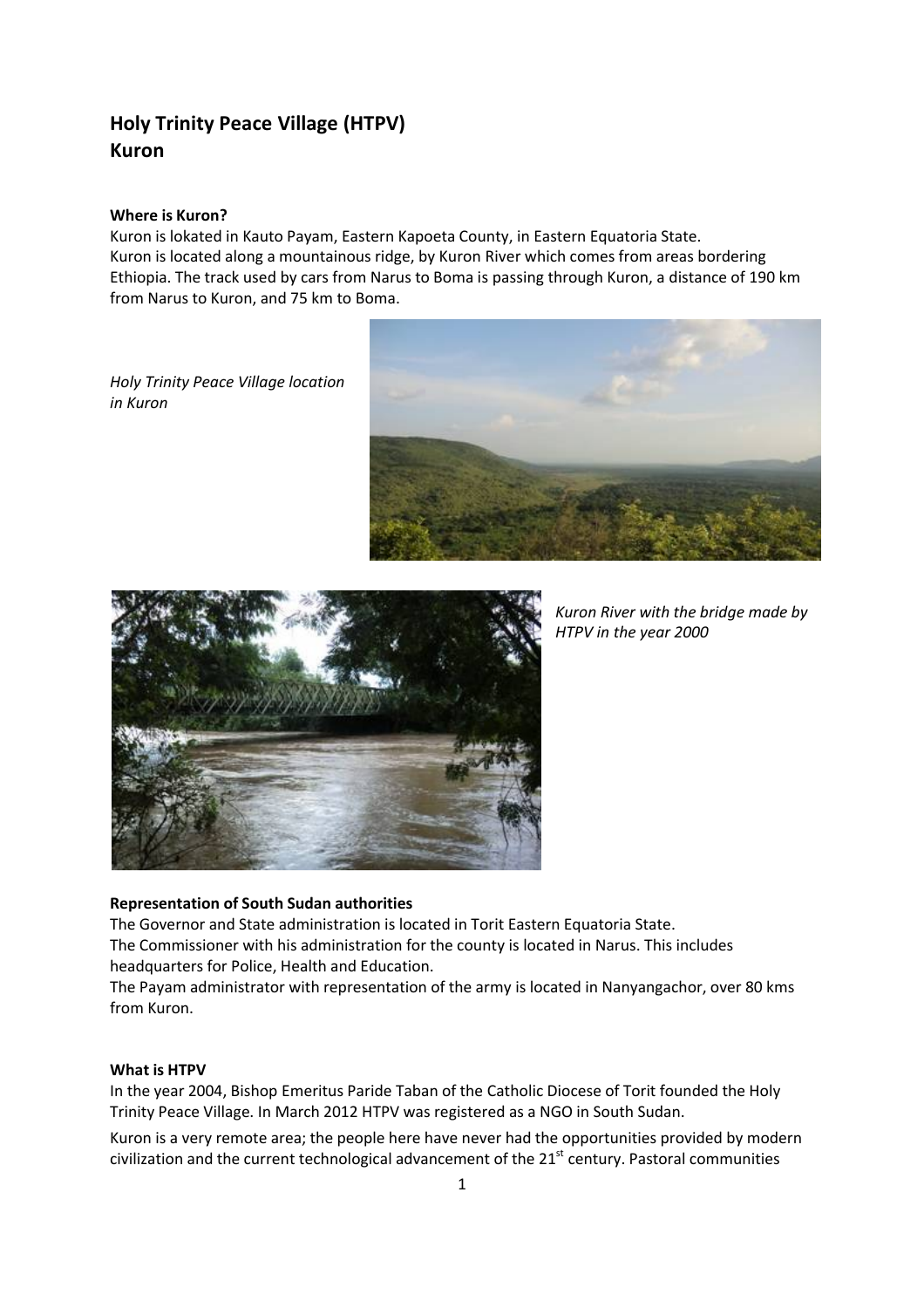occupy the area with the Toposa ethnic group being the single largest tribe, bordering the tribes Nyangatom, Murla, Kachipo and Jiye in Boma and Koroma in Ethiopia



*Bishop Emeritus Paride Taban and Nakwar in Kuron 2012 in a village*

## **Core Values of HTPV:**

- 1. A world of peaceful coexistence in the context of ethnical, national, racial and religious plurality.
- 2. Be committed to peace building among Sudanese communities, beginning from the pastoral community in Eastern Equatoria State.
- 3. Strive to build a culture of peace of its own, based on equality, transparency, accountability and respect for the human person as created in God's image.
- 4. Be a non-political, non-profitmaking institution committed to peace building by example and teaching.

## **What is the impact of HTPV – What are the challenges of the Toposa**

The Toposa and the surrounding tribes are pastoralists, moving with their cattle. However they do some farming, growing the traditional sorghum using very traditional farming methods. The illiteracy rate is estimated to 99%.

The presence and activities of HTPV has clearly had an impact on the lifestyle and values of the Toposa, however still to a limited extent. Cattle raiding and conflict between local tribes is significantly reduced. Use of modern health methods have greatly increased due to the services provided by Fr Haumann PHCC. Till August 2012 more than 5500 patients have been treated at the clinic.

Also the interest in education has increased. At present nearly 200 pupils are taught in St Thomas Primary School, most of them from the nearby areas, and both boys and girls. Still it is a great challenge to motivate parents to send their children to school: Boys are needed for looking after animals, and girls are given away young for a dowry of cattle, then having responsibility for home activities, children and farming.

Due to poor communication possibilities South Sudan Authorities are practically not represented in a larger area around Kuron. The presence of HTPV is somehow creating an environment of monitoring, and is to some extent challenging some unfavorable cultural practices. Still there is no enforcement of law and order, nor implementation of governmental policies.

#### **What problems are HTPV facing**

2012 the greatest problem has been, and still is the lack of road access. The track which is in practice the road from Narus to Kuron and further to Boma is in a very poor condition, not allowing any vehicle to pass. Practically the road has been closed for the last two months. HTPV are in need of transporting personnel in and out from Kuron, there are needs for various supplies, including food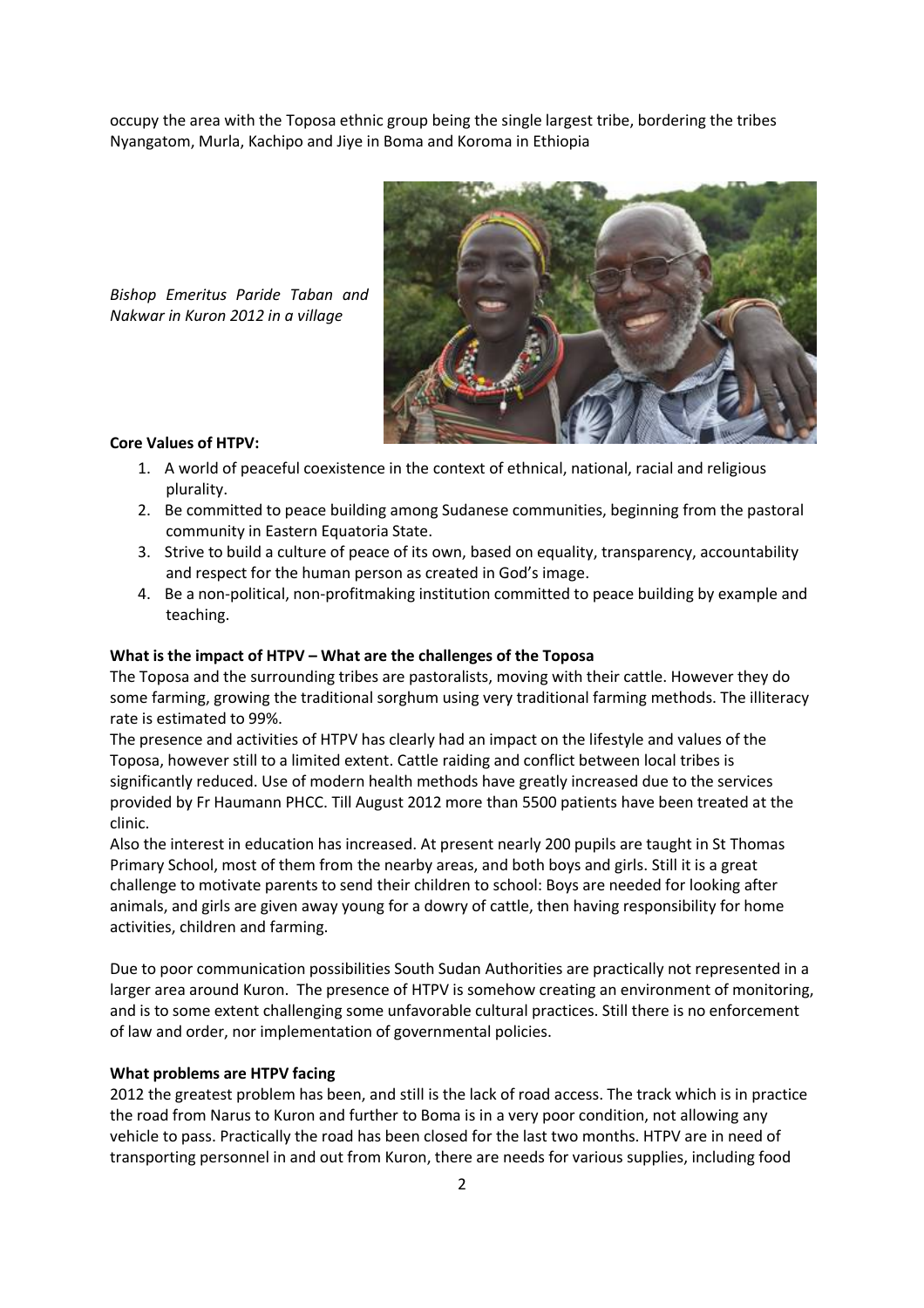for the staff and pupils in the boarding school, fuel, construction material and other important supplies. In addition to this there are needs to visit commissioner's offices for formal documents, reporting, collection of salaries, supplies of drugs, food for patients in the clinic etc.

This year it was also particular difficult to get food from WFP in to Kuron. Still some of the food which is allocated for the boarding school and clinic is in Narus and Kapoeta.

HTPV were completely running out of food with two occasions. Luckily HTPV were able to plead some emergency donations to charter flights for bringing supplies to Kuron, mainly food. The DC3 plane can land in Kuron Airstrip each time with 3 tons of food.

#### **What are the reasons behind the problem**

During rainy season the road between Narus and Kuron has generally been difficult to pass, however possible with good vehicles of 8 wheel drive.

This year construction work has started. A proper road is to be constructed from Narus to Boma, and

gradually further into Ethiopia. A result of this work with heavy machinery is that the bridge at Lokurwa is washed down by the river. Some wet areas have also become significantly worse to pass.



*The "road" between Narus and Kuron July 2012*



*The bridge at Lokurwa*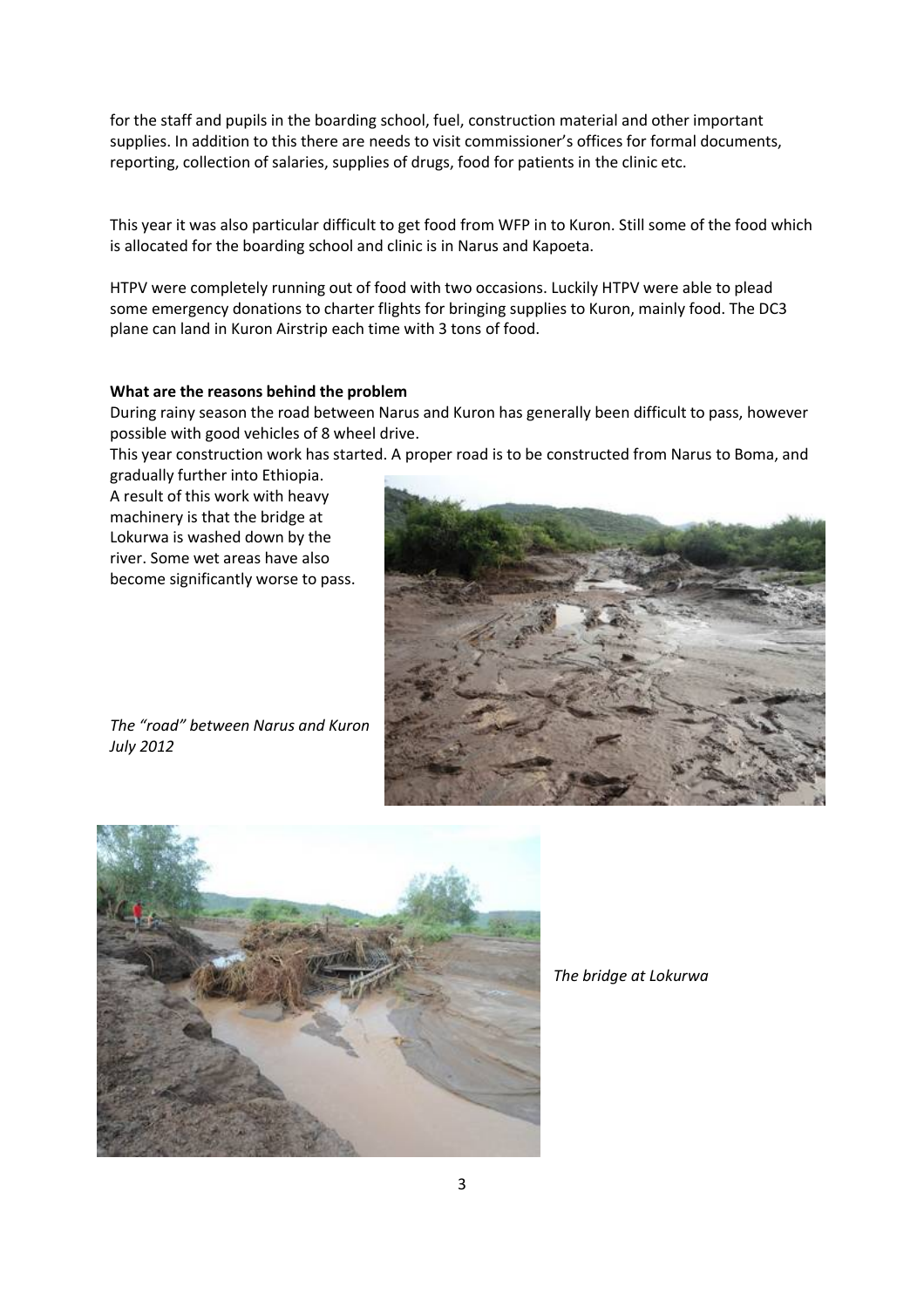*The "road" between Narus and Kuron July 2012*



The road contractor Jamus International have parked the equipment and evacuated the area until rainy season ends, due to lack of access. All machines parked in compound of HTPV Kuron.



*Emergency food supplies arriving at Kuron Airstrip, the Caravan carrying 1 ton, the DC3 3 tons.*